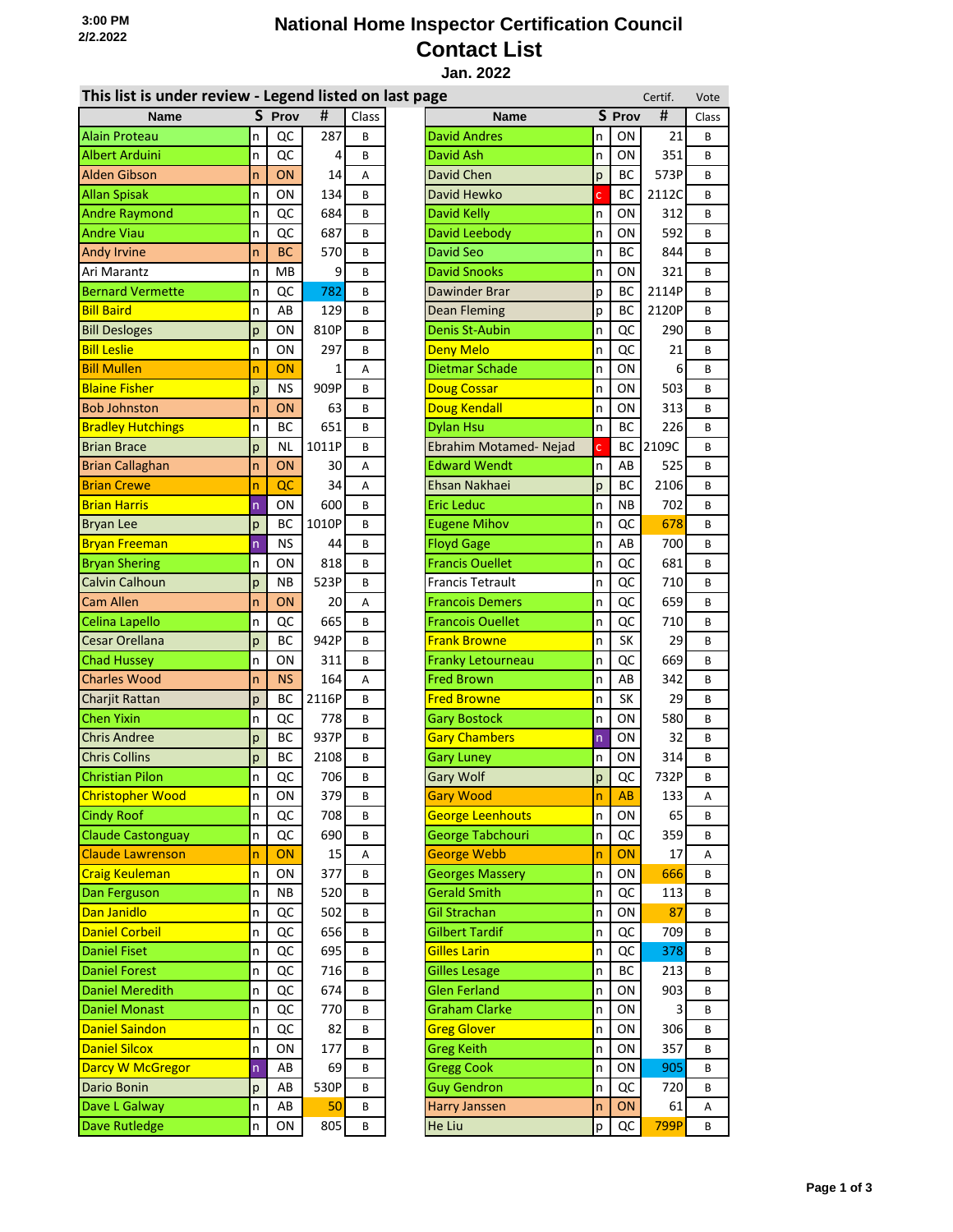## **2/2.2022 National Home Inspector Certification Council Contact List Jan. 2022**

| <b>Name</b>               | S              | Prov | #     | Class | <b>Name</b>                   |              | S Prov    | #     |
|---------------------------|----------------|------|-------|-------|-------------------------------|--------------|-----------|-------|
| <b>Hossein Shafeghati</b> | n              | 0N   | 805   | B     | Maurice Audet                 | n            | QC        | 652   |
| Hugo Lambert              | n              | QC   | 664   | B     | <b>Max Vinograd</b>           | p            | BC        | 2101  |
| lan Ansari                | n              | QC   | 98    | B     | <b>Maxime Caumartin</b>       | n            | QC        | 691   |
| Ian Kim (Ilhwan Kim)      | p              | BC   | 1012P | B     | <b>Maxime Lussier</b>         | n            | QC        | 670   |
| lan Rae                   | n              | AB   | 176   | B     | <b>Michael Best</b>           | n            | ON        | 506   |
| <b>Ivan Mose</b>          | n              | QC   | 363   | B     | <b>Michael Hogan</b>          | n            | ON        | 504   |
| Jacques Boisvert          | n              | QC   | 654   | B     | Michael Johnson               | n            | ON        | 923   |
| James Lawson              | p              | ON   | 911P  | B     | Michael Kelsey                | n            | ON        | 156   |
| Jean-Claude Primeau       | n              | QC   | 728   | B     | <b>Michael Rahme</b>          | n            | ΟN        | 78    |
| Jean-Pierre Pelletier     | n              | QC   | 682   | B     | <b>Michael Shantz</b>         | p            | ВC        | 1100P |
| Jean Jacques Verreault    | n              | QC   | 12    | B     | <b>Michael White</b>          | n            | ON        | 234   |
| Jean Juneau               | n              | QC   | 698   | B     | <b>Michel Cordeau</b>         | n            | QC        | 658   |
| Jean Lyonnais             | n              | QC   | 672   | B     | <b>Michel Desrosiers</b>      | n            | QC        | 279   |
| <b>Jean Villeneuve</b>    | n              | ON   | 556   | B     | <b>Michel Michaud</b>         | n            | ON        | 676   |
| <b>Jeff Hussey</b>        | p              | ON   | 781P  | B     | <b>Michel Wilson</b>          | n            | QC        | 293   |
| <b>Jeffrey LeMay</b>      |                | BC   | 1016  | B     | <b>Micu Tistu Razvan Radu</b> | n            | QC        | 726   |
| <b>Jerry Reintjens</b>    | n              | ON   | 507P  | B     | <b>Mike Guindon</b>           | n            | <b>ON</b> | 330   |
| <b>Jesse Brauner</b>      | p<br>P         | BC   | 939P  | B     |                               |              | ΟN        | 550   |
|                           |                |      |       |       | <b>Mike Hayes</b>             | n            |           |       |
| <b>Jim Cleghorn</b>       | p              | ΟN   | 577P  | B     | Mike Lipczynski               | n            | ON        | 173   |
| Jim Munroe                | p              | BC   | 2110C | B     | Mike O'Grady                  | n            | ON        | 74    |
| <b>Joe Marsillo</b>       | n              | QC   | 768   | B     | <b>Nash Roufaiel</b>          | n            | ΟN        | 501   |
| <b>Joel Dube</b>          | n              | QC   | 692   | B     | <b>Nick Spence</b>            | p            | NΒ        | 800P  |
| John Clermont             | p              | ON   | 532P  | B     | <b>Nick Sherbourne</b>        | n            | ON        | 320   |
| <b>John Schiffer</b>      | Ċ              | ВC   | 237C  | B     | <b>Nicolas Langlois</b>       | Ċ            | QC        | 764C  |
| <b>Karen Cofield</b>      | n              | ΟN   | 555   | B     | Nicolas Plourde               | n            | QC        | 707   |
| <b>Keith Griffiths</b>    | p              | AB   | 534P  | B     | <b>Nizar Nofal</b>            | n            | QC        | 705   |
| <b>Keith Langlois</b>     | n              | ON   | 373   | B     | Normand Lamarche              | n            | QC        | 699   |
| <b>Kevin Hill</b>         | $\overline{p}$ | BC   | 945P  | B     | <b>Pascal Tremblay</b>        | n            | QC        | 794   |
| <b>Kevin Lester</b>       | n              | AB   | 172   | B     | <b>Paul Bousquet</b>          | n            | QC        | 100   |
| Khai Ho                   | p              | BC   | 820P  | B     | Paul Gagliardi                | n            | ΟN        | 49    |
| <b>Kosta Trivlidis</b>    | n              | QC   | 264   | B     | <b>Paul McKenna</b>           | n            | PQ        | 724   |
| <b>Kris Kerr</b>          | p              | BC   | 2102  | B     | <b>Paul Wilson</b>            | n            | ON        | 95    |
| <b>Laurel Harris</b>      | n              | ΟN   | 54    | B     | <b>Peter Thompson</b>         | n            | ΟN        | 163   |
| Laurent Corbin            | n              | QC   | 715   | B     | Peter Weeks                   | n            | ΟN        | 323   |
| Lee Ralph                 | n              | ON   | 505   | B     | <b>Phil Acker</b>             | n            | ON        | 356   |
| <b>Lily Ohana</b>         | n              | ON   | 551   | B     | <b>Philip Ashurst</b>         | p            | BC        | 2104  |
| <b>Luc Boutin</b>         | n              | QC   | 783   | B     | <b>Philippe Casagne</b>       | n            | QC        | 689   |
| Luc Dufour                | p              | QC   | 579P  | B     | Pierre Ermel                  | n            | QC        | 694   |
| <b>Luc Lesage</b>         | n              | QC   | 703   | B     | <b>Randy Murray</b>           | n            | AB        | 907   |
| <b>Majd Slieman</b>       | p              | QC   | 730P  | B     | Raymond Lussier               | n            | QC        | 671   |
| <b>Marc Guindon</b>       | c              | QC   | 811C  | B     | <b>Reginald Doyle</b>         | $\mathsf{n}$ | ON        | 194   |
| <b>Marc Thibodeau</b>     | n              | ON   | 115   | B     | <b>Reid Shepherd</b>          | n            | <b>NB</b> | 162   |
| <b>Marcel Albernaz</b>    | n              | QC   | 650   | B     | <b>Rejean Latulippe</b>       | n            | QC        | 701   |
| <b>Marcel Besner</b>      | n              | ON   | 26    | B     | <b>Renald Corbin</b>          | n            | QC        | 657   |
| <b>Marcel Gratton</b>     | n              | QC   | 376   | B     | <b>Richard Baker</b>          | n            | QC        | 712   |
| <b>Marcel Saindon</b>     | n              | QC   | 111   | B     | <b>Richard Cartmel</b>        | n            | QC        | 165   |
|                           |                | BС   | 42    | B     | <b>Richard Daigle</b>         | n            | QC        | 774   |
| <b>Mark Fagrie</b>        | n              |      |       |       |                               |              |           |       |
| <b>Mark Grant Assels</b>  | n              | QC   | 651   | B     | <b>Richard Hutchinson</b>     | n            | ON        | 154   |
| <b>Mark Kelly</b>         | n              | ON   | 195   | B     | <b>Richard Zyp</b>            | n            | AB        | 273   |
| <b>Mark Turner</b>        | n              | ON   | 298   | B     | <b>Rick S Pickard</b>         | p            | ON        | 650P  |
| <b>Martin Charron</b>     | n              | QC   | 655   | B     | <b>Rob Blancher</b>           | n            | ON        | 167   |
| <b>Martin Lantagne</b>    | n              | QC   | 722   | B     | <b>Rob Hermann</b>            | n            | ON        | 55    |
| <b>Matt Fletcher</b>      | p              | BC   | 2118P | B     | <b>Rob Sauve</b>              | n            | ON        | 654   |

|               |              |      |       |       | Jan. 2022                     |   |           |       |       |
|---------------|--------------|------|-------|-------|-------------------------------|---|-----------|-------|-------|
| <b>Name</b>   | S            | Prov | Ħ     | Class | <b>Name</b>                   |   | S Prov    | #     | Class |
| feghati       | n            | ΟN   | 805   | B     | Maurice Audet                 | n | QC        | 652   | B     |
| ert           | n            | QC   | 664   | В     | <b>Max Vinograd</b>           | p | BC        | 2101  | B     |
|               | n            | QC   | 98    | В     | <b>Maxime Caumartin</b>       | n | QC        | 691   | B     |
| van Kim)      | p            | BC   | 1012P | В     | <b>Maxime Lussier</b>         | n | QC        | 670   | B     |
|               | n            | AB   | 176   | B     | Michael Best                  | n | ON        | 506   | B     |
|               | n            | QC   | 363   | В     | <b>Michael Hogan</b>          | n | ON        | 504   | B     |
| svert         | n            | QC   | 654   | B     | Michael Johnson               | n | ΟN        | 923   | B     |
| on            | p            | ΟN   | 911P  | B     | Michael Kelsey                | n | ON        | 156   | B     |
| Primeau       | n            | QC   | 728   | В     | <b>Michael Rahme</b>          | n | ON        | 78    | B     |
| Pelletier     | n            | QC   | 682   | В     | <b>Michael Shantz</b>         | p | ВC        | 1100P | B     |
| s Verreault   | n            | QC   | 12    | B     | <b>Michael White</b>          | n | ON        | 234   | B     |
|               | n            | QC   | 698   | В     | <b>Michel Cordeau</b>         | n | QC        | 658   | B     |
| iis           | n            | QC   | 672   | В     | <b>Michel Desrosiers</b>      | n | QC        | 279   | B     |
| uve           | n            | ON   | 556   | В     | <b>Michel Michaud</b>         | n | ON        | 676   | B     |
|               | p            | ON   | 781P  | В     | <b>Michel Wilson</b>          | n | QC        | 293   | B     |
|               | n            | BC   | 1016  | B     | <b>Micu Tistu Razvan Radu</b> | n | QC        | 726   | B     |
| ay<br>ens     |              | ΟN   | 507P  | B     | <b>Mike Guindon</b>           |   | ON        | 330   | B     |
|               | p<br>P       |      |       |       |                               | n |           |       |       |
| er            |              | BC   | 939P  | B     | <b>Mike Hayes</b>             | n | ON        | 550   | B     |
| n             | p            | ΟN   | 577P  | B     | Mike Lipczynski               | n | ON        | 173   | B     |
|               | p            | BC   | 2110C | B     | Mike O'Grady                  | n | ON        | 74    | B     |
|               | n            | QC   | 768   | В     | <b>Nash Roufaiel</b>          | n | ON        | 501   | B     |
|               | n            | QC   | 692   | В     | <b>Nick Spence</b>            | p | ΝB        | 800P  | B     |
| ת(            | p            | ΟN   | 532P  | B     | <b>Nick Sherbourne</b>        | n | ON        | 320   | B     |
| 'n            | c            | BC   | 237C  | В     | <b>Nicolas Langlois</b>       | c | QC        | 764C  | B     |
| ld            | n            | ON   | 555   | В     | Nicolas Plourde               | n | QC        | 707   | B     |
| hs            | p            | AB   | 534P  | В     | <b>Nizar Nofal</b>            | n | QC        | 705   | B     |
| bis           | n            | ON   | 373   | B     | Normand Lamarche              | n | QC        | 699   | B     |
|               | p            | BC   | 945P  | В     | <b>Pascal Tremblay</b>        | n | QC        | 794   | B     |
|               | n            | AB   | 172   | B     | <b>Paul Bousquet</b>          | n | QC        | 100   | B     |
|               | p            | BC   | 820P  | B     | Paul Gagliardi                | n | ON        | 49    | B     |
| dis           | n            | QC   | 264   | B     | <b>Paul McKenna</b>           | n | PQ        | 724   | B     |
|               | р            | BC   | 2102  | В     | Paul Wilson                   | n | ΟN        | 95    | B     |
| s             | n            | ΟN   | 54    | В     | <b>Peter Thompson</b>         | n | ON        | 163   | B     |
| bin           | n            | QC   | 715   | B     | Peter Weeks                   | n | ΟN        | 323   | B     |
|               | n            | ΟN   | 505   | В     | <b>Phil Acker</b>             | n | ΟN        | 356   | В     |
|               | n            | ΟN   | 551   | В     | <b>Philip Ashurst</b>         | p | ВC        | 2104  | B     |
|               | n            | QC   | 783   | В     | <b>Philippe Casagne</b>       | n | QC        | 689   | B     |
|               | p            | QC   | 579P  | В     | Pierre Ermel                  | n | QC        | 694   | B     |
|               | n            | QC   | 703   | В     | <b>Randy Murray</b>           | n | AB        | 907   | В     |
| яn            | p            | QC   | 730P  | В     | Raymond Lussier               | n | QC        | 671   | B     |
| on            | c            | QC   | 811C  | В     | <b>Reginald Doyle</b>         | n | ΟN        | 194   | B     |
| deau          | n            | ΟN   | 115   | B     | <b>Reid Shepherd</b>          | n | <b>NB</b> | 162   | Α     |
|               |              |      |       |       | <b>Rejean Latulippe</b>       |   |           |       |       |
| rnaz!         | n            | QC   | 650   | В     |                               | n | QC        | 701   | B     |
| er            | n            | ON   | 26    | В     | <b>Renald Corbin</b>          | n | QC        | 657   | B     |
| ton           | n            | QC   | 376   | В     | <b>Richard Baker</b>          | n | QC        | 712   | B     |
| don           | n            | QC   | 111   | В     | <b>Richard Cartmel</b>        | n | QC        | 165   | В     |
|               | n            | ВC   | 42    | В     | <b>Richard Daigle</b>         | n | QC        | 774   | B     |
| <b>Assels</b> | n            | QC   | 651   | В     | <b>Richard Hutchinson</b>     | n | ΟN        | 154   | B     |
|               | n            | ΟN   | 195   | В     | <b>Richard Zyp</b>            | n | AB        | 273   | B     |
|               | n            | ΟN   | 298   | В     | <b>Rick S Pickard</b>         | p | ON        | 650P  | B     |
| <b>ron</b>    | n            | QC   | 655   | В     | <b>Rob Blancher</b>           | n | ON        | 167   | B     |
| agne          | n            | QC   | 722   | В     | <b>Rob Hermann</b>            | n | ON        | 55    | В     |
| er            | $\mathsf{p}$ | ВC   | 2118P | B     | <b>Rob Sauve</b>              | n | ON        | 654   | В     |